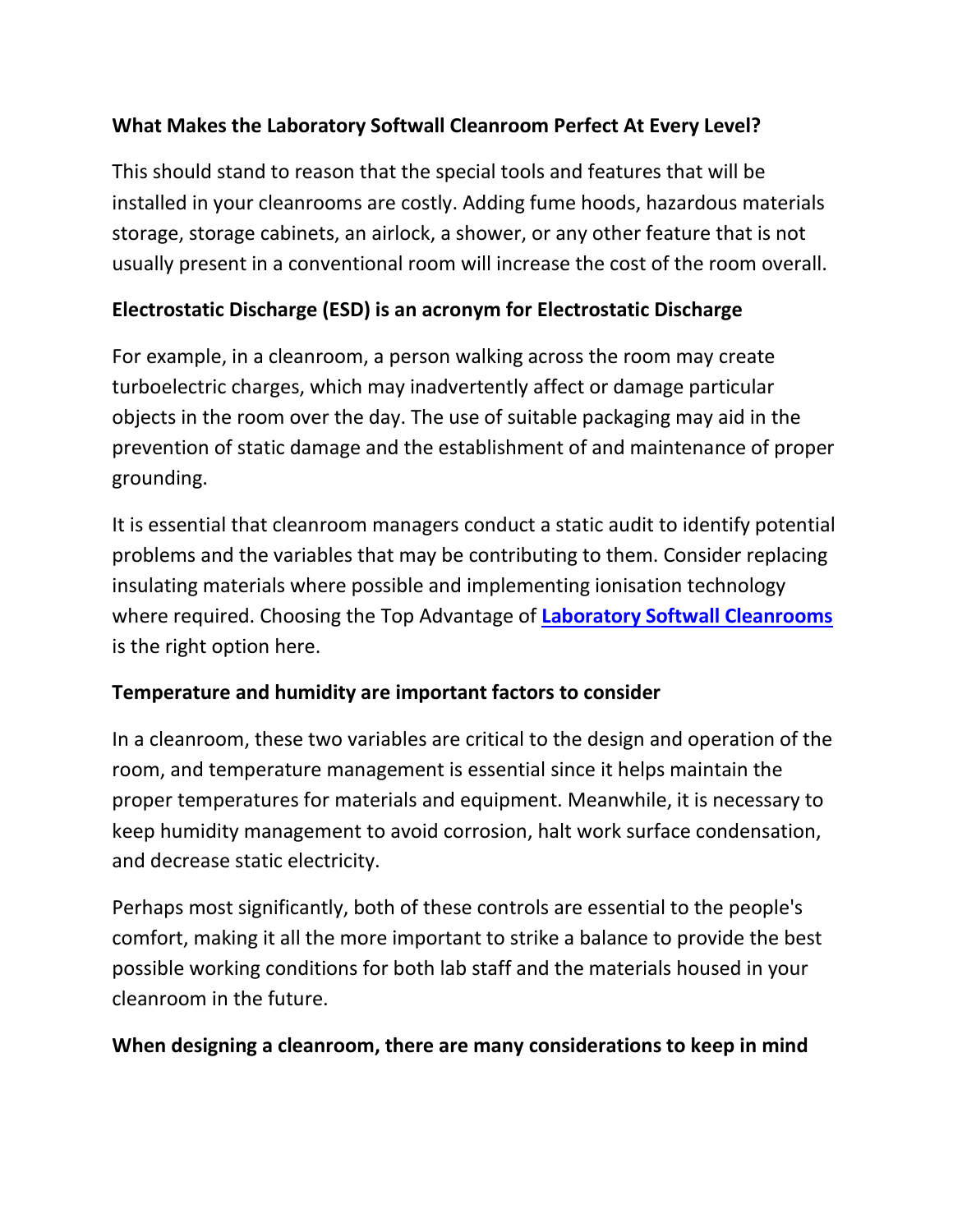When constructing a clean room, it's essential to consider how much space the mechanical equipment will take up in the area available on the floor. Keeping flexibility in mind throughout the design process is critical, as it will assist with problems of extension and modification down the road and the addition of new equipment and tools as they become required. When constructing a new cleanroom, there are many considerations to keep in mind.

# **Flexibility in the space**

Besides that, a flexible cleanroom design allows for faster equipment changeover, which results in more outstanding production, lower costs, and a lower risk of contamination in the long run. Flexibility is essential in cleanroom design, and many design features may be used to make a cleanroom more flexible.

Chases in the walls may be utilised to contain extra ducting, electrical utilities, and process work. At the same time, bulkheads allow for the movement of equipment or medicines across the walls of a cleanroom without the danger of spillages or breaks. Struts may also be utilised to free up valuable floor space, which is always beneficial.

### **Airlocks**

The presence of dust, dirt particles, hazardous chemicals and other pollutants in these types of protected areas makes airlocks an excellent tool for minimising or preventing pressure fluctuations that may disrupt the process.

# **ESD is an abbreviation for electrostatic discharge**

A human walking across the room, for example, may generate turboelectric charges in a cleanroom, which may unintentionally impact or damage specific items in the room during regular operation. Appropriate packaging may help avoid static damage and ensure that the proper grounding is established and maintained.

Consider changing insulating materials where feasible and installing ionisation technology where necessary. It is critical that cleanroom managers perform a